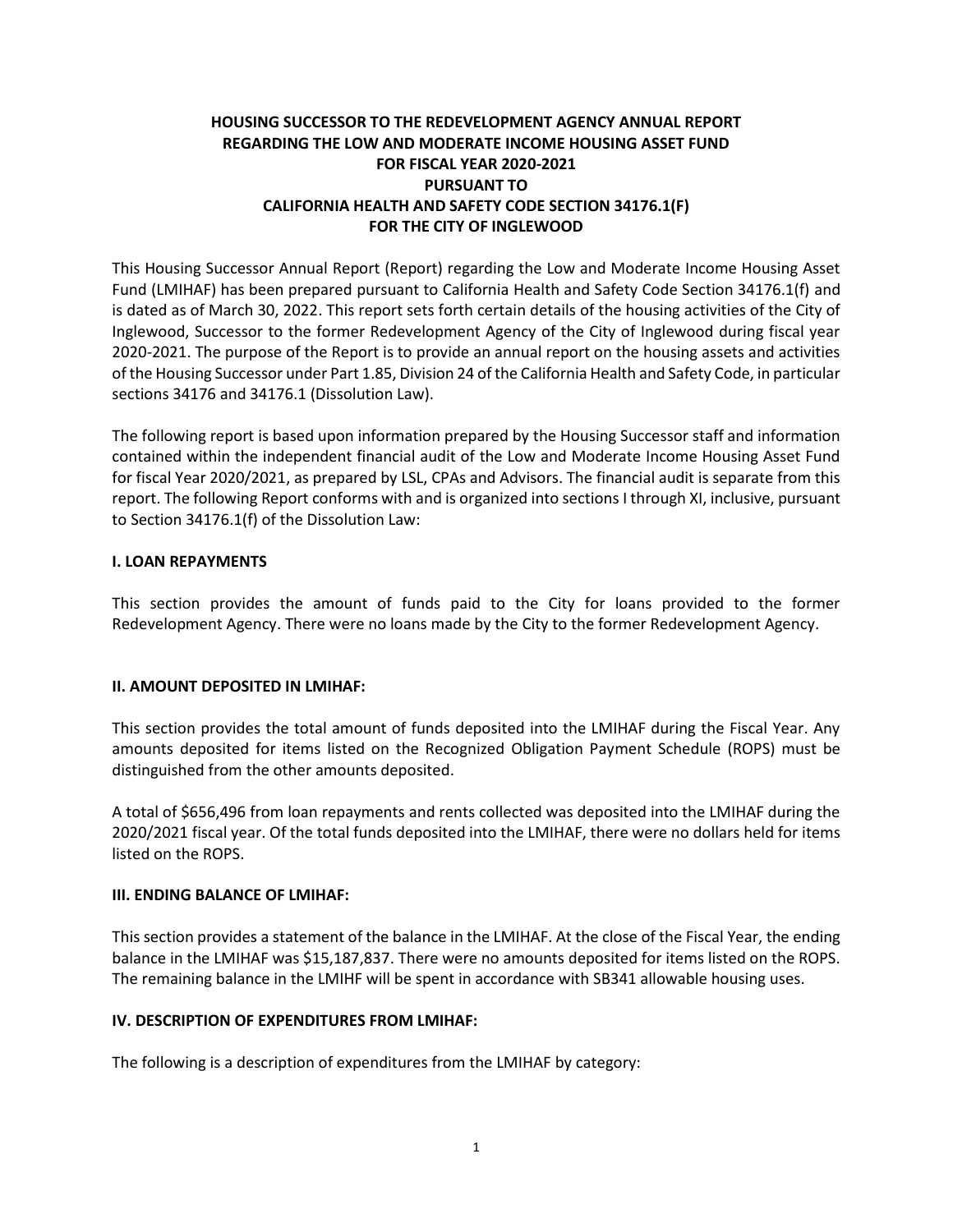| <b>FISCAL YEAR 2020/2021</b>                                  |             |             |  |  |
|---------------------------------------------------------------|-------------|-------------|--|--|
|                                                               | 2019/2020   | 2020/2021   |  |  |
| Monitoring and Administration Expenditures                    | \$223,246   | \$196,554   |  |  |
| Homeless Prevention and Rapid Rehousing Services Expenditures | \$0         | \$0         |  |  |
| <b>Housing Activities Expenditures:</b>                       |             |             |  |  |
| Moderate Income Units                                         | \$1,730,549 | \$315,461   |  |  |
| Low Income Units                                              | \$987,052   | \$1,225,000 |  |  |
| Very-Low Income Units                                         | \$1,551,082 | \$1,925,000 |  |  |
| <b>Extremely-Low Income Units</b>                             | \$282,015   | \$350,000   |  |  |
| Total LMIHAF Expenditures in Fiscal Year                      | \$4,773,944 | \$4,012,015 |  |  |

#### **V. STATUTORY VALUE OF ASSETS OWNED BY THE HOUSING SUCCESSOR:**

This section provides the statutory value of real property owned by the Housing Successor, the value of loans and grants receivables, and the sum of these two amounts.

Under the Dissolution Law and for purposes of this Report, the "statutory value of real property: means the value of properties formerly held by the former Redevelopment Agency, as listed on the housing asset transfer schedule approved by the Department of Finance. As listed in such schedule under H&S Section 34176(a) (2), the value of the properties transferred to the Housing Successor pursuant to H&S Section 34181(f), and the purchase price of property purchased by the Housing Successor. Further, the value of loans and grants receivable is included in the reported assets held in the LMIHAF.

The following provides the statutory value of assets owned by the Housing Successor.

| AS OF FISCAL YEAR END 2020/2021                           |              |              |  |  |
|-----------------------------------------------------------|--------------|--------------|--|--|
|                                                           | 2019/2020    | 2020/2021    |  |  |
| Statutory Value of Real Estate Owned by Housing Successor | \$5,891,055  | \$6,428,881  |  |  |
| Value of Loans and Grants Receivable                      | \$41,085,447 | \$41,195,633 |  |  |
| Total Value of Housing Successor assets                   | \$46,976,502 | \$47,624,524 |  |  |

#### **VI. DESCRIPTION OF TRANSFERS**

This section describes transfers, if any, to another housing successor agency made in previous fiscal year(s), including whether the funds are unencumbered and the status of projects, if any, for which the transferred LMIHAF will be used. The sole purpose of the transfers must be for the development of transit priority projects, permanent supportive housing, housing for agricultural employees or special needs housing.

The Housing Successor did not make any LMIHAF transfers to other Housing Successor(s) under H&S Section 34176.19c) (2) during the fiscal year.

#### **VII. PROJECT DESCRIPTIONS:**

This section describes any project for which the Housing Successor receives or holds property tax revenue pursuant to the ROPS and the status of that project.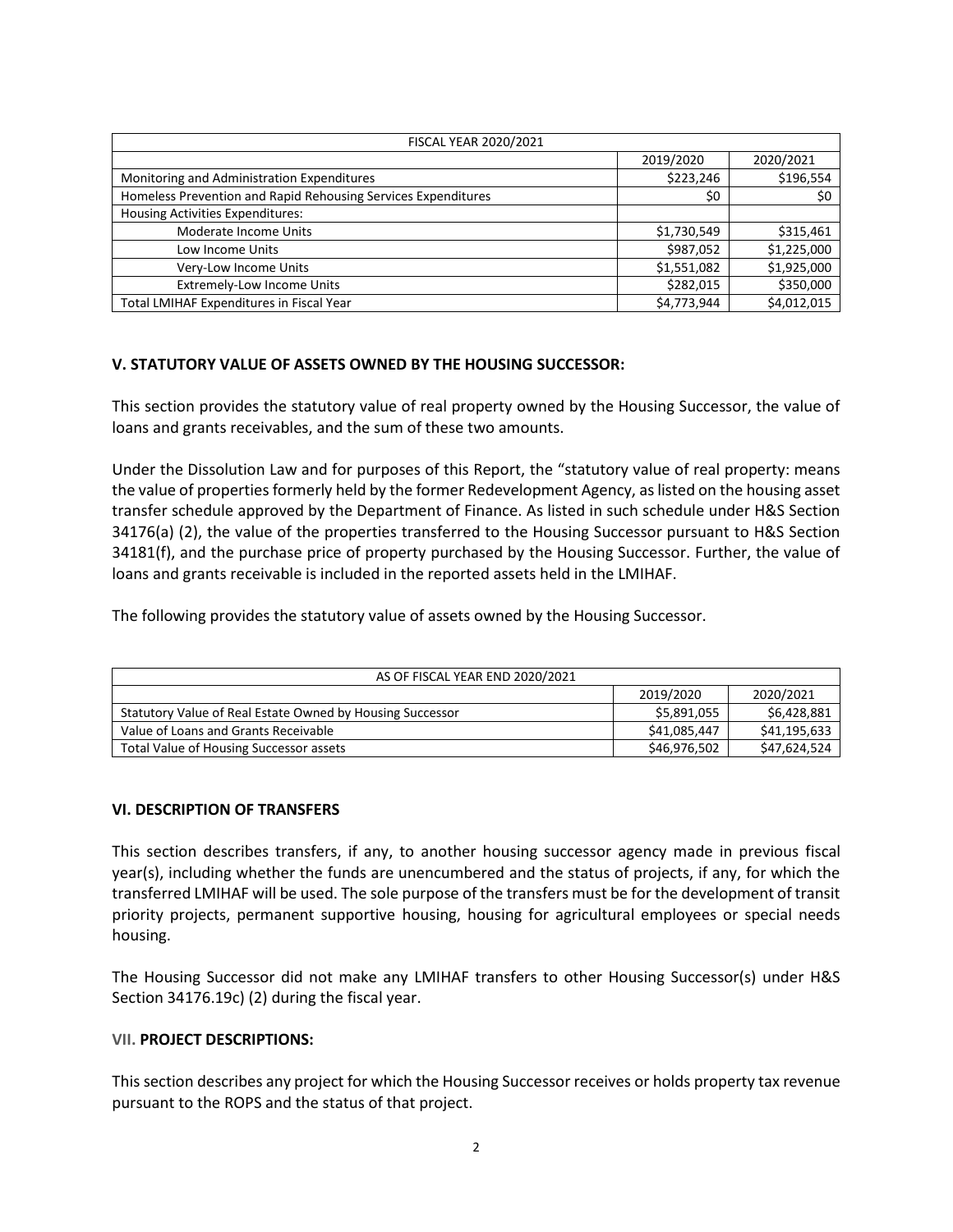### **VIII. STATUS OF COMPLIANCE WITH SECTION 33334.16**

This section provides a status update on compliance with Section 33334.16 for interests in real property acquired by the former redevelopment agency prior to February 1, 2012.

With respect to interests in real property acquired by the former redevelopment agency prior to February 1, 2012, the time periods described in H&S Section 33334.16 shall be deemed to have commenced on the date that the Department of Finance (DOF) approved the property as a housing asset in the LMIHAF; thus, as to real property acquired by the former Redevelopment Agency now held by the Housing Successor in the LMIHAF. The Housing Successor must initiate activities consistent with the development of the real property for the purpose for which it was acquired within five years of the date that DOF approved such property as a housing asset.

The following provides a status update on the real property or properties, as housing asset(s), that were acquired prior to February 1, 2012 and comply with the five-year period for initiating development activities:

| <b>Property Address</b>                   | <b>Acquisition Date</b> | Deadline to Initiate<br>Development<br>Activity | Status of Successor activity                                                                                                                                                                                                                                          |
|-------------------------------------------|-------------------------|-------------------------------------------------|-----------------------------------------------------------------------------------------------------------------------------------------------------------------------------------------------------------------------------------------------------------------------|
| 716-720 Beach Avenue                      | 3/2/2000                | 2/12/2023                                       | DOF approved this property as a housing asset on<br>February 13, 2013. On February 6, 2018, a<br>Resolution to extend the deadline to initiate<br>development by February 12, 2023, was adopted.<br>This property is currently under a DDA and under<br>construction. |
| 8205-8244<br>Crenshaw<br><b>Boulevard</b> | 12/21/2000              | 2/12/2023                                       | DOF approved this property as a housing asset on<br>February 13, 2013. On February 6, 2018, a<br>Resolution to extend the deadline to initiate<br>development by February 12, 2023, was adopted.                                                                      |
| 708 Beach Avenue                          | 9/8/2008                | N/A                                             | DOF approved this property as a housing asset on<br>February 13, 2013. The property was leased to a<br>very low income household.                                                                                                                                     |
| 101 N. Market Street                      | 3/32/2008               | N/A                                             | DOF approved this property as a housing asset on<br>February 13, 2013. The property is currently<br>leased. On July 26, 2016, City Council adopted a<br>resolution providing for the disposition and<br>development of the site.                                      |

### **IX. DESCRIPTION OF OUTSTANDING OBLIGATIONS UNDER H&S SECTION 33413:**

This section describes the outstanding inclusionary and replacement housing obligation, if any, under H&S Section 33413, that remained outstanding prior to the dissolution of the former redevelopment agency as of February 1, 2012, along with the Housing Successor's progress in meeting those prior obligations, if any, of the former Redevelopment Agency and how the Housing Successor's plans to meet unmet obligations, if any.

Replacement Housing: The former Redevelopment Agency transferred 398 replacement housing obligations to the Housing Successor. There are currently 105 units that are outstanding replacement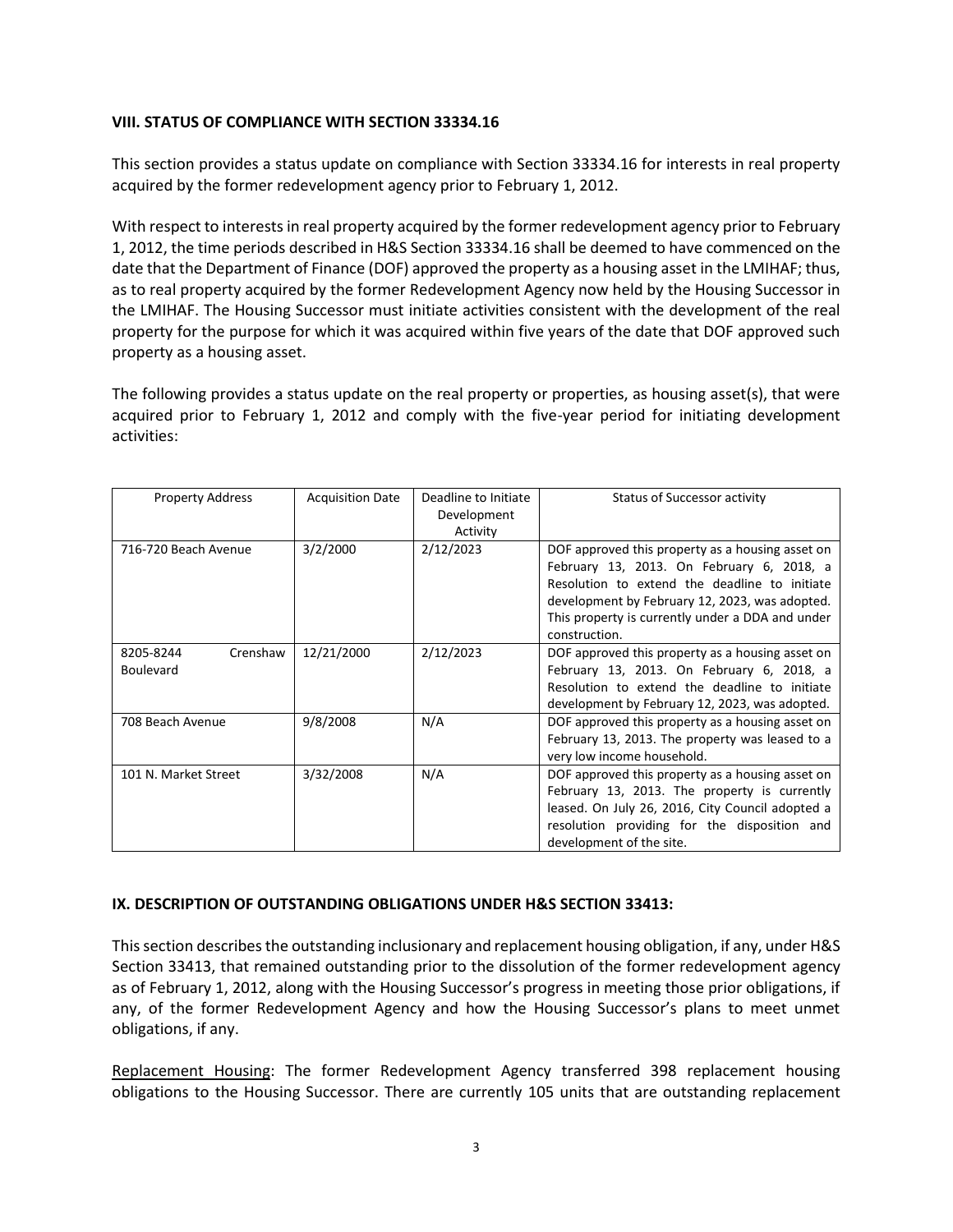housing obligations. The Housing Successor will continue to fulfill the obligations by developing residential sites owned by the Housing Authority or rehabilitating existing units throughout the City. There is a comprehensive campaign, in an effort to build and develop affordable housing throughout the city.

Inclusionary/Production Housing: According to the Implementation Plan for the former Redevelopment Agency, H&S Section 33413(b), production housing obligations were transferred to the Housing Successor. The former Redevelopment Agency, as of the end of fiscal year 2010 had already exceeded its total affordable housing production obligation.

## **X. INCOME TEST:**

This section provides the information required by H&S Section 34176.1(a) (B), or a description of expenditures by income restriction for a five year period, with the period beginning January 1, 2014, and whether the statutory thresholds have been met.

### **XI. SENIOR HOUSING TEST:**

This section provides the percentage of units deed-restricted to seniors and assisted by the Housing Successor, the former Redevelopment Agency and/or the City within the previous ten years in relation to the aggregate number of units deed restricted. If more than 50 percent of the total deed restricted affordable units located in the former redevelopment project area or the host jurisdiction (City), and are reserved for seniors, no additional senior housing units can be assisted, until the percentage of restricted senior units falls below 50 percent.

The following provides the Housing Successor's Senior Housing Test for the ten year period of October 1, 2011 through September 30, 2021:

| Fiscal Year | <b>TOTAL ASSISTED RENTAL</b> | SENIOR ASSISTED RENTAL | PERCENTAGE OF SENIOR  |
|-------------|------------------------------|------------------------|-----------------------|
|             | <b>JNITS</b>                 | <b>UNITS</b>           | ASSISTED RENTAL UNITS |
| 2020/2021   | 658                          | 237                    | 36%                   |

### **XII. EXCESS SURPLUS TEST:**

Excess surplus is defined in Section 34176.1(d) as an unencumbered amount in the LMIHAF, exceeding one million dollars or the aggregate amount deposited in the account during the Housing Successor's preceding four fiscal years: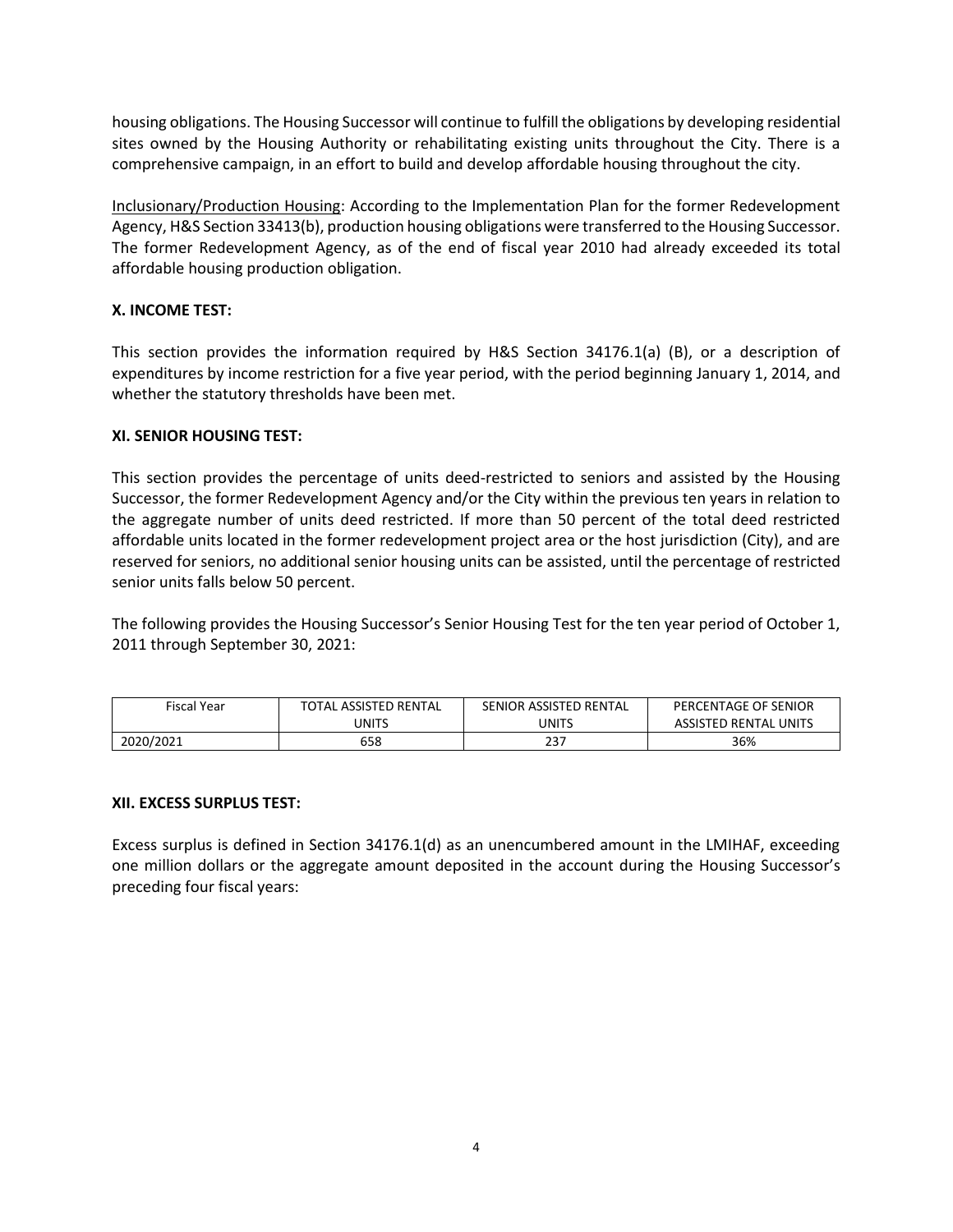#### **CITY OF INGLEWOOD HOUSING SUCCESSOR**

## **COMPUTATION OF HOUSING SUCCESSOR EXCESS/SURPLUS (HSC 34176.1)**

| <b>Opening Fund Balance</b>                                |    | <b>Low and Moderate</b><br><b>Housing Funds</b><br>All Project Area<br>October 1, 2021 |                |  |
|------------------------------------------------------------|----|----------------------------------------------------------------------------------------|----------------|--|
|                                                            |    |                                                                                        | \$20,483,370   |  |
|                                                            |    |                                                                                        |                |  |
| Less Unavailable Amounts:                                  |    |                                                                                        |                |  |
| Land held for resale                                       |    | \$ (6,428,891)                                                                         |                |  |
| Loans receivable                                           |    | (3,036,630)                                                                            |                |  |
| Expenditures (Monitoring and Admin)                        |    | (184, 464)                                                                             |                |  |
| Encumbrances (Section 33334.12 $(g)(2)$ )                  |    | (7,695,240)                                                                            |                |  |
| Unspent debt proceeds (Section 33334.12 (g)(3)(B))         |    | (2,910,062)                                                                            |                |  |
| <b>Rehabilitation loans</b>                                |    |                                                                                        |                |  |
|                                                            |    |                                                                                        | (20, 255, 287) |  |
| Available Housing Successor Funds                          |    |                                                                                        | 228,083        |  |
|                                                            |    |                                                                                        |                |  |
| Limitation (greater of \$1,000,000 or four years deposits) |    |                                                                                        |                |  |
| Aggregate amount deposited for last four years:            |    |                                                                                        |                |  |
| 2020 - 2021                                                | \$ | 656,496                                                                                |                |  |
| 2019 - 2020                                                |    | 432,875                                                                                |                |  |
| 2018 - 2019                                                |    | 748,425                                                                                |                |  |
| 2017 - 2018                                                |    | 299,757                                                                                |                |  |
| 2016-2017                                                  |    |                                                                                        |                |  |
| <b>Total</b>                                               | \$ | 2,137,553                                                                              |                |  |
| <b>Base Limitation</b>                                     | S  | 1,000,000                                                                              |                |  |
| Greater amount                                             |    |                                                                                        | 2,137,553      |  |
| <b>Computed Excess/Surplus</b>                             |    |                                                                                        | <b>None</b>    |  |

The LMIHAF does not have an Excess Surplus. The aggregate amount deposited into the account during the preceding four fiscal years is **\$2,137,553**. The unencumbered amount of **\$228,083** does exceed the aggregate amount deposited. New construction and rehabilitation of affordable units are currently being planned.